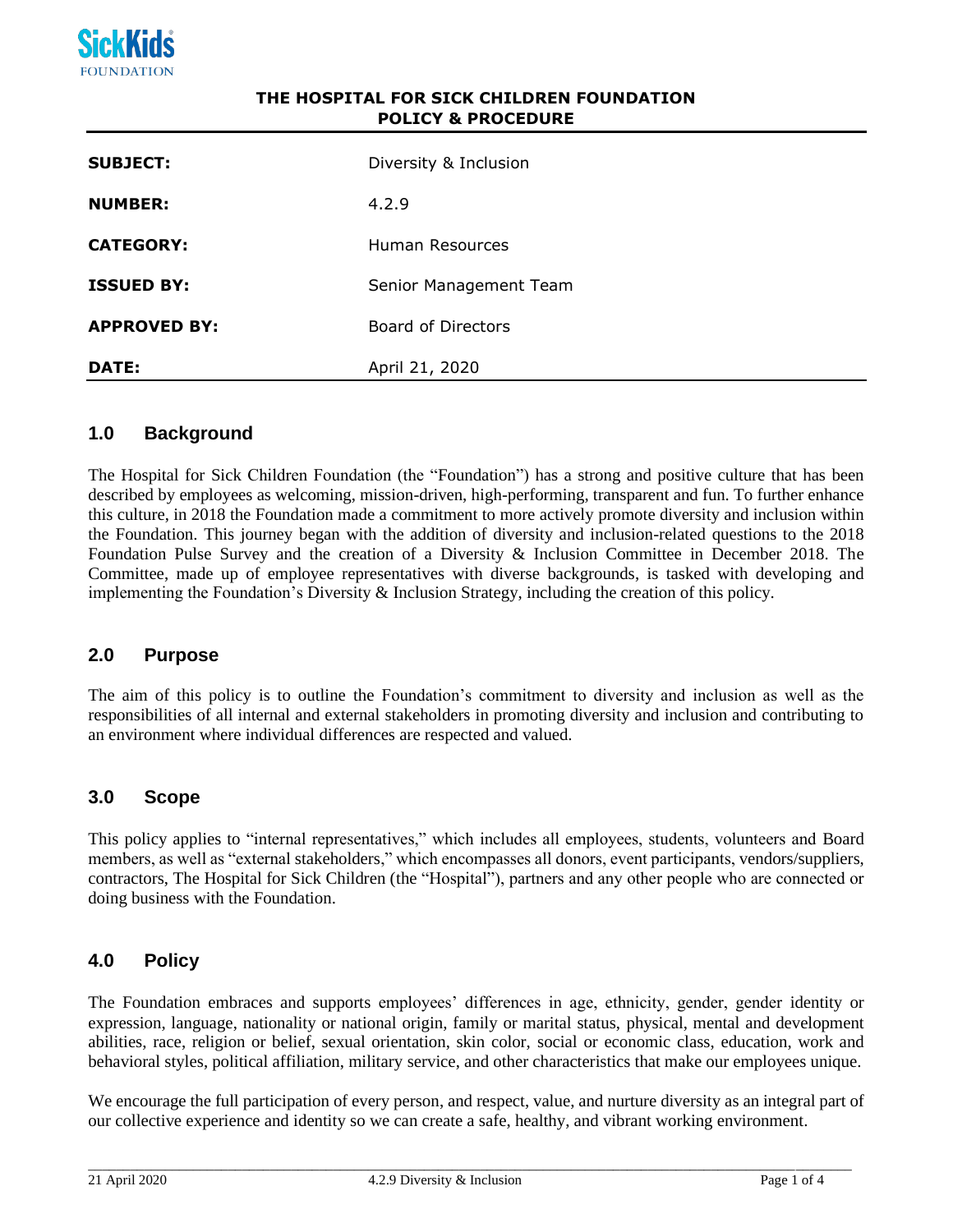

In order to enjoy the benefits of a diverse community, the Foundation will:

- lower barriers that impede equal participation (see **Appendix A** for a definition of barriers);
- work toward the elimination of bias, prejudice and discrimination (regardless of whether it was intentional, unintentional or systemic); and
- promote diversity and foster inclusion in an equitable manner.

# **5.0 Commitment Statement**

To demonstrate our dedication to advancing diversity and inclusion at the Foundation, we have made the following commitment statement public:

## THE GENEROUS SPIRIT

To solve the greatest challenges in child health, first we must invest in each other.

We lead with humanity. We strive to create an inclusive culture where expressing our authentic selves is not just safe but celebrated. Where it's a reflex to amplify the best in each other—our unique skill sets, viewpoints, and experiences—because everyone has inherent value and we understand that diversity spurs innovation, strengthens teams, and drives results. To get there, we're taking concrete steps: applying a diversity and inclusion lens to all our policies, practices and behaviours, making changes where needed to lower barriers; building skills, knowledge and awareness of diversity and inclusion across the Foundation and with external stakeholders; and fostering a safe, accessible and positive working environment. Though we are all different, we are united by the same fierce commitment to our Mission and a shared belief that we can advance faster, and be more engaged in the pursuit, if we foster a greater sense of belonging.

# **6.0 Responsibilities**

## **6.1 The Foundation** is responsible for:

- Promoting an inclusive culture in which individual differences and the contributions of all team members are recognized and valued;
- Providing to the greatest extent possible an accessible, safe work environment that enables everyone to fully participate;
- Maintaining a work environment free from intimidation, bullying or harassment as well as all forms of disrespectful behaviour, discrimination, and preferential treatment (See *Respect in the Workplace Policy 4.2.1*);
- Applying a diversity and inclusion lens to governance, hiring and employment practices to encourage the recruitment and retention of a diverse Board of Directors and workforce that reflects the diversity of our community;
- Maintaining a Diversity & Inclusion Committee and ensuring the Committee has appropriate resources to carry out its mandate.

#### **6.2 The Diversity & Inclusion Committee** is responsible for:

- Assisting in cultivating a safe and positive environment for all employees, donors and stakeholders that facilitates the development of a diverse and inclusive culture across the Foundation;
- Supervising appropriate Foundation-wide surveys, including but not limited to the Pulse Survey and a Diversity and Inclusion Demographic Profile survey, which will collect employee feedback and record the diversity and inclusion statistics of the workforce;
- Driving key initiatives and other key performance indicators from the survey that will assist the Committee in measuring and tracking progress;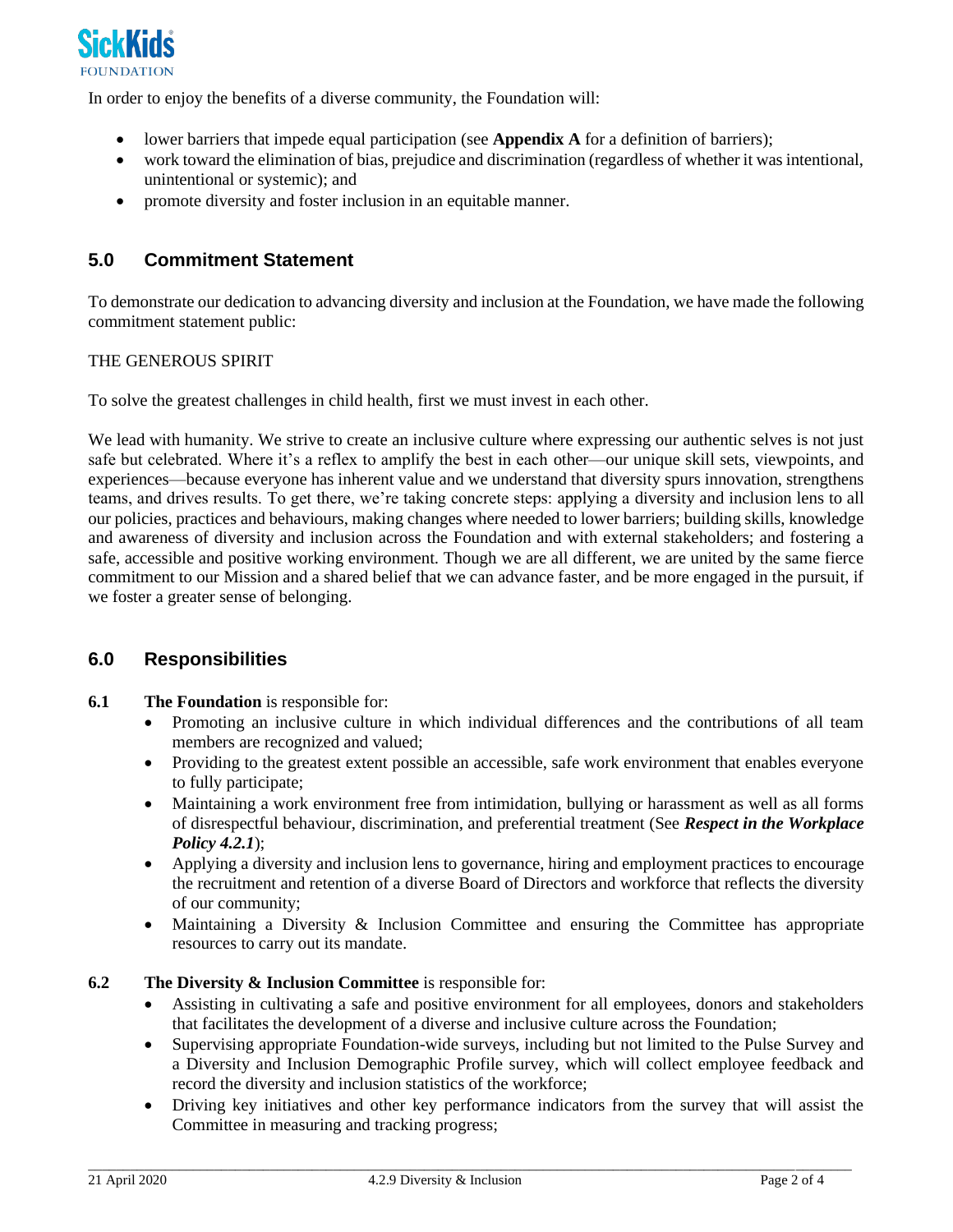

- Reporting key findings to the Senior Management Team and the Board of Directors accordingly to inform further improvements to the Foundation's practices;
- Directing efforts to implement best practices, behaviours and policies for recruitment, retention, career progression, training and development, expression of diverse thought and building diverse teams;
- Providing ongoing learning opportunities to encourage and enhance knowledge and growth on sensitive topics, which address diversity and inclusion concerns at individual and organization levels;
- Recognizing and celebrating the Foundation's rich diversity.
- **6.3 The Human Resources Department** is responsible for:
	- Fostering and supporting an inclusive working environment that recognizes and values individual differences and encourages feedback and open discussion about sensitive topics;
	- Developing, implementing and applying Human Resources policies, procedures and practices that are fair, inclusive and equitable;
	- Developing and implementing recruitment strategies to attract a more diverse pool of potential candidates;
	- Creating and monitoring key performance indicators to measure progress in our initiatives including metrics such as recruiting, promotion and turnover rates;
	- Advising internal representatives of their rights, responsibilities and expectations of working in a positive and inclusive work environment;
	- Integrating diversity and inclusion strategies into recruitment, onboarding, training and development, career progression and performance management.

## **6.4 Leaders** are responsible for:

- Fostering an inclusive working environment that recognizes and values individual differences and encourages feedback and open discussion about sensitive topics;
- Applying a diversity and inclusion lens as part of their day-to-day management of employees to ensure decisions about recruitment, performance management, career progression, retention, training and development, and expression of diverse perspectives are free from bias, discrimination and preferential treatment;
- Lowering barriers that limit equal participation of all employees, donors, volunteers and other stakeholders;
- Being sensitive to the climate in the workplace and addressing issues that arise;
- Applying policies and practices in a fair and equitable way;
- Educating internal and external stakeholders on this policy;
- **6.5 Internal representatives** are responsible for:
	- Ensuring that the working environment is inclusive and respects and values individual differences;
	- Refraining from all forms of disrespectful behaviour, discrimination, and preferential treatment in their day-to-day work and dealings with colleagues, donors, volunteers, and other stakeholders;
	- Providing feedback about biases and barriers to equal participation of all employees, donors, volunteers and other stakeholders;
	- Expressing any concerns regarding the conduct of other employees, vendors, volunteers and other stakeholders as per the *Respect in the Workplace Policy 4.2.1*.
- **6.6 External stakeholders** are responsible for:
	- Demonstrating a commitment to the principles of diversity and inclusion;
	- Treating everyone in a respectful and inclusive manner;
	- Refraining from all forms of disrespectful behaviour, discrimination, and preferential treatment;
	- Bringing forward concerns regarding the conduct of internal representatives as per the *Respect in the Workplace Policy 4.2.1*.